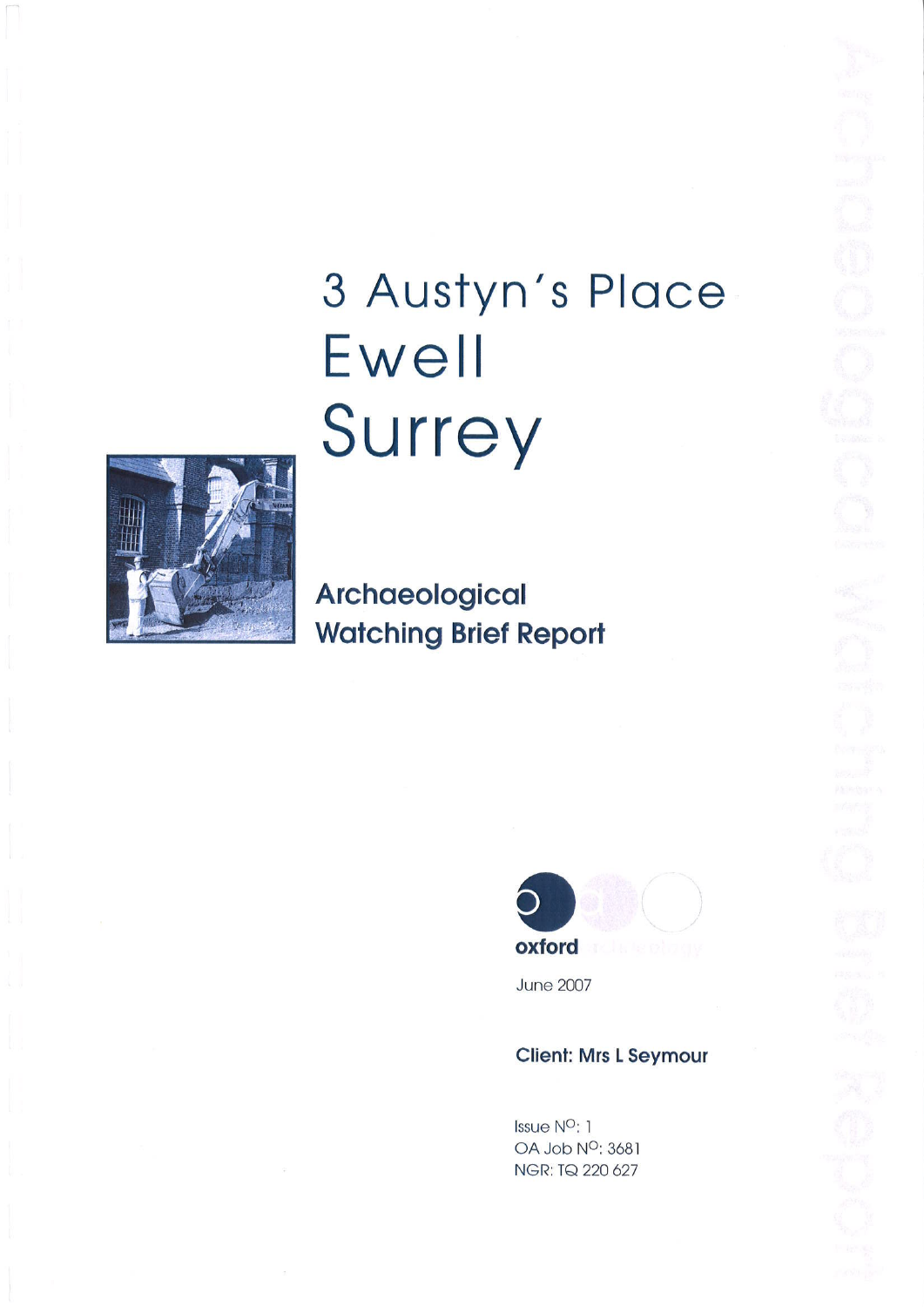| <b>Client Name:</b><br>Mrs L. Seymour                      |                                                           |  |  |  |  |
|------------------------------------------------------------|-----------------------------------------------------------|--|--|--|--|
| <b>Client Ref No:</b>                                      |                                                           |  |  |  |  |
| <b>Document Title:</b>                                     | 3 Austyn's Place, Ewell, Surrey                           |  |  |  |  |
| <b>Document Type:</b>                                      | Watching Brief                                            |  |  |  |  |
| <b>Issue Number:</b>                                       | $\mathbf l$                                               |  |  |  |  |
| National Grid Reference: TQ 220 627<br>Planning Reference: |                                                           |  |  |  |  |
| OA Job Number:<br>Site Code:                               | 3681<br>GHO2007                                           |  |  |  |  |
| Invoice Code:<br>Receiving Museum:<br>Museum Accession No: | GHO2007B<br><b>Bourne Hall Museum</b><br>tbe              |  |  |  |  |
| Prepared by:                                               | Mike Sims                                                 |  |  |  |  |
| Position:<br>Date:                                         | <b>SWD Supervisor</b><br>11th June 2007                   |  |  |  |  |
| Checked by:<br>Position:                                   | Dan Dodds<br>Head of Small Works                          |  |  |  |  |
| Date.                                                      | 12th June 2007                                            |  |  |  |  |
| Approved by:                                               | Signe<br>Nick Shepherd                                    |  |  |  |  |
| Position:<br>Date:                                         | Head of Field work<br>12th June 2007                      |  |  |  |  |
| Document File Location                                     | H:\PROJECTS\Surrey SR\7810 Austyn's Place<br>WB\wbREP.doc |  |  |  |  |
| Graphics File Location                                     | Servergo/AtoH/St Austyns Place,                           |  |  |  |  |
| Illustrated by                                             | Ewell/GH2007WB/GHO2007/jm/Amd GS/08.06.07<br>Julia Moxham |  |  |  |  |

#### Disclaimer:

This document has been prepared for the titled project or named part thereof and should not be relied upon or used for any other project without an independent check being carried out as to its suitability and prior written authority of Oxford Archaeology being obtained. Oxford Archaeology accepts no responsibility or liability for the consequences of this document being used for a purpose other than the purposes for which it was commissioned. Any person/party using or relying on the document for such other purposes agrees, and will by such use or reliance be taken to confirm their agreement to indemnify Oxford Archaeology for all loss or damage resulting therefrom. Oxford Archaeology accepts no responsibility or liability for this document to any party other than the person party by whom it was commissioned.

## **Oxford Archaeology** © Oxford Archaeological Unit Ltd 2007

Janus House Osney Mead Oxford OX2 0ES 1: (0044) 01865 263800 f: (0044) 01865 793496

e info@oxfordarch.co.uk w: www.oxfordarch.co.uk  $\ddot{\phantom{a}}$ 

Oxford Archaeological Unit Limited is a Registered Charity No: 285627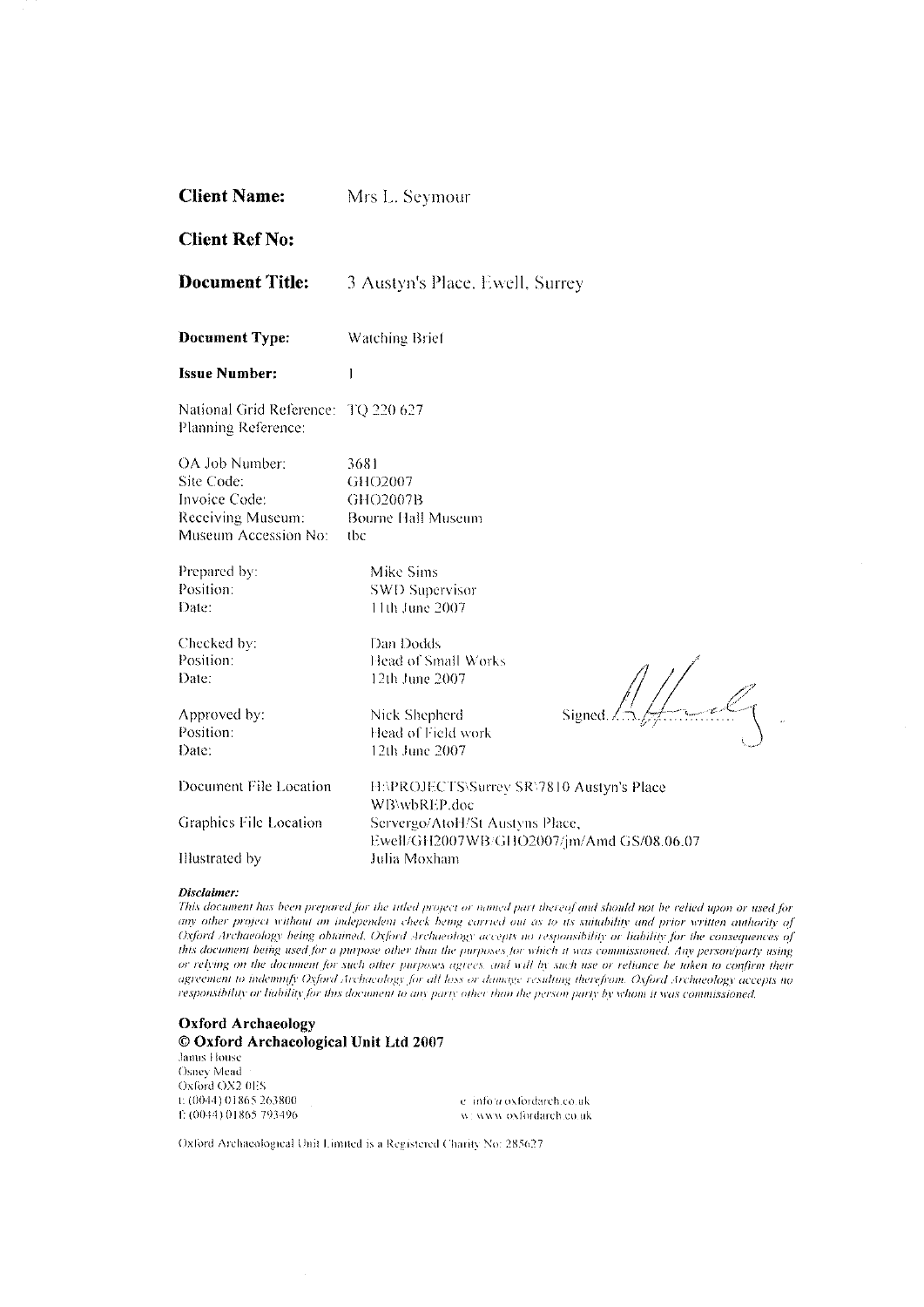ORG-

 $\label{eq:2.1} \frac{1}{\sqrt{2}}\int_{\mathbb{R}^3}\frac{1}{\sqrt{2}}\left(\frac{1}{\sqrt{2}}\right)^2\frac{1}{\sqrt{2}}\left(\frac{1}{\sqrt{2}}\right)^2\frac{1}{\sqrt{2}}\left(\frac{1}{\sqrt{2}}\right)^2\frac{1}{\sqrt{2}}\left(\frac{1}{\sqrt{2}}\right)^2.$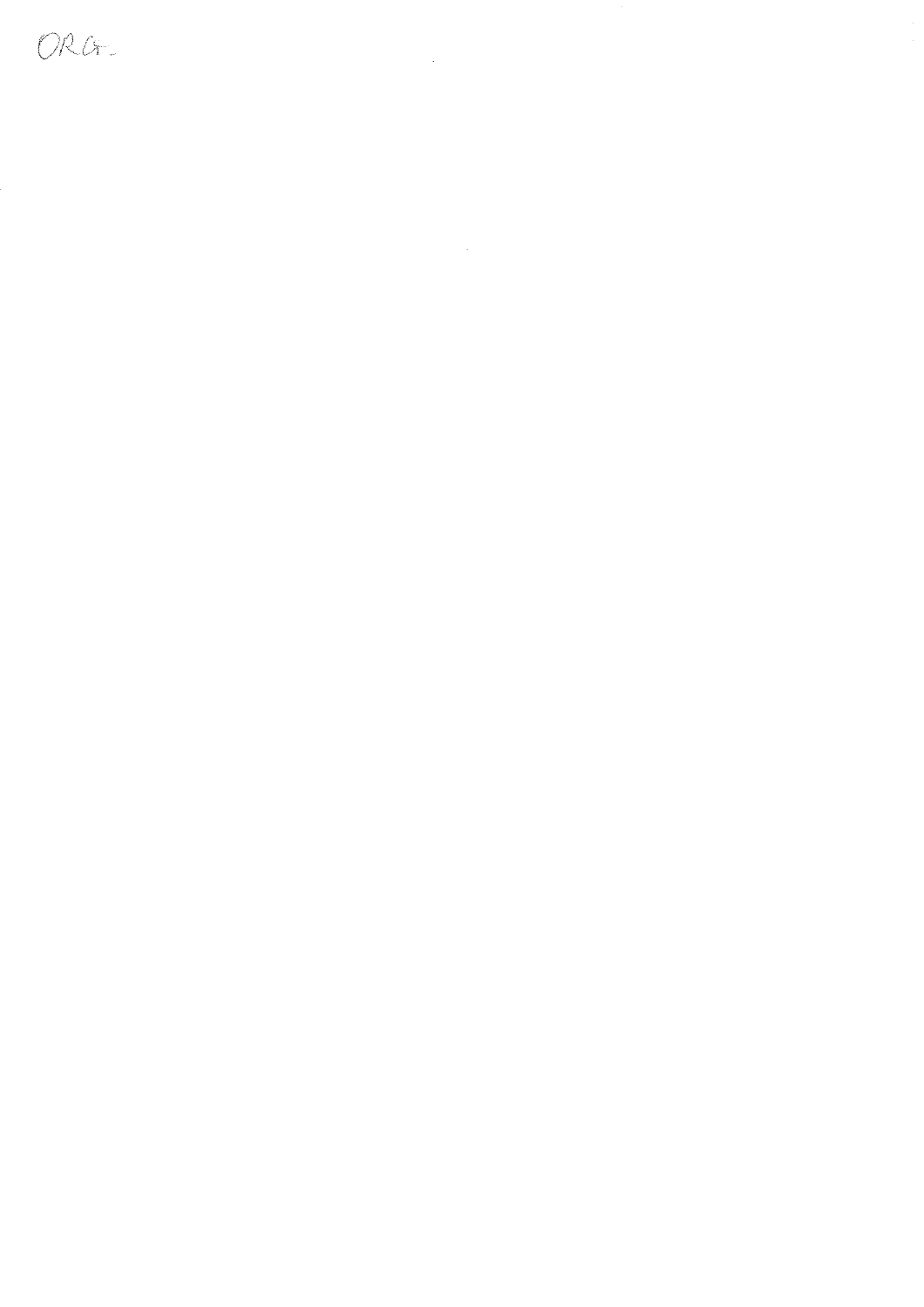# 3 Austyn's Place, **Ewell, Surrey**

# **ARCHAEOLOGICAL WATCHING BRIEF REPORT**

## **CONTENTS**

| $\mathbf{1}$ |  |  |  |  |  |  |
|--------------|--|--|--|--|--|--|
|              |  |  |  |  |  |  |
|              |  |  |  |  |  |  |
|              |  |  |  |  |  |  |
| $\mathbf{2}$ |  |  |  |  |  |  |
| 2.1          |  |  |  |  |  |  |
|              |  |  |  |  |  |  |
|              |  |  |  |  |  |  |
|              |  |  |  |  |  |  |
| 3<br>4       |  |  |  |  |  |  |
|              |  |  |  |  |  |  |
|              |  |  |  |  |  |  |
| Appendix 1   |  |  |  |  |  |  |
| Appendix 2   |  |  |  |  |  |  |
| Appendix 3   |  |  |  |  |  |  |
|              |  |  |  |  |  |  |

## **LIST OF FIGURES**

Fig.  $1$ Site location Fig. 2 Site plan and sections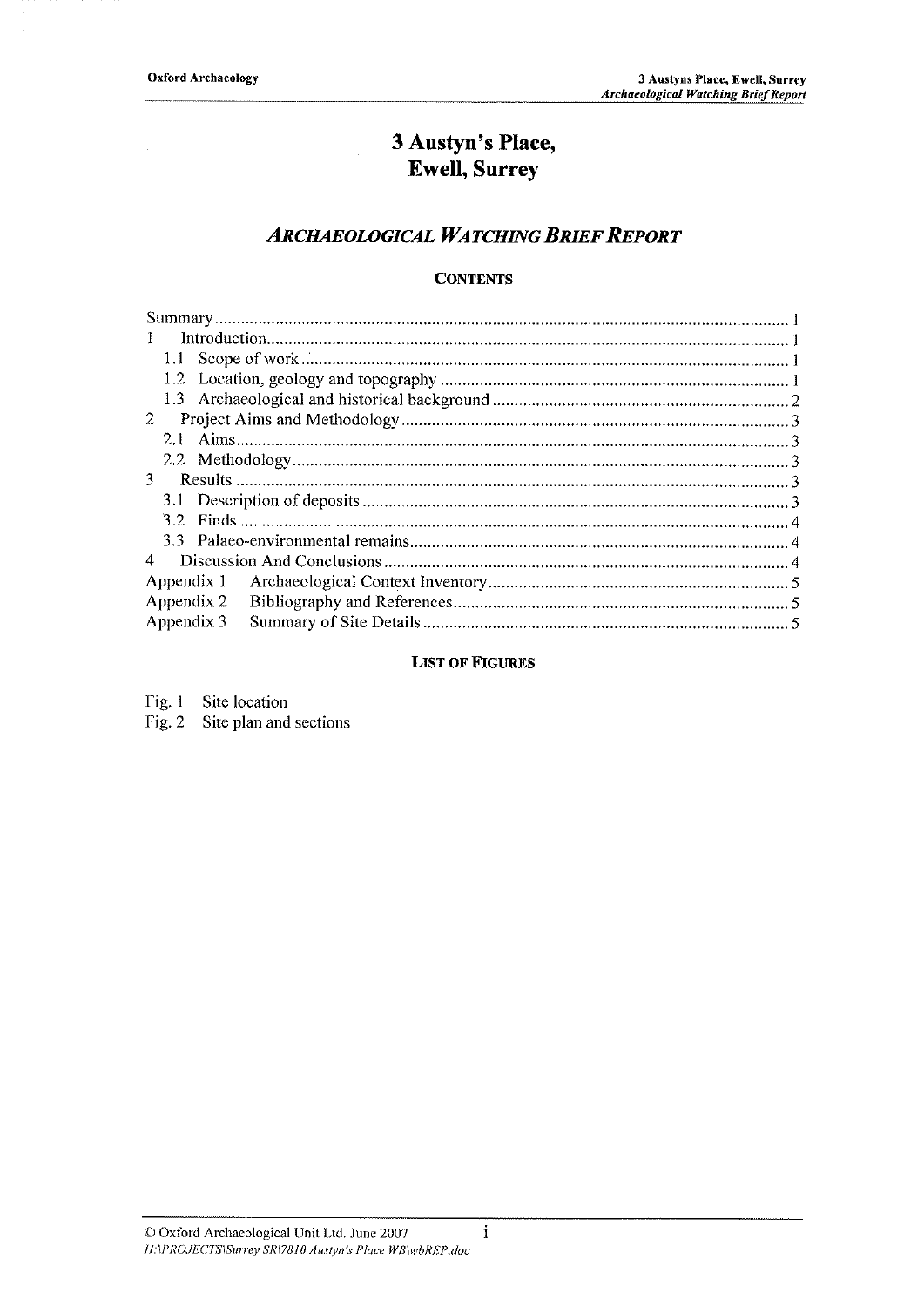## **SUMMARY**

On June 6th 2007, Oxford Archaeology (OA) carried out an archaeological watching brief at 3 Austyns Place, Ewell, Surrey (NGR: TO 220 627). The work was commissioned by Mrs L. Seymour in advance of the construction of a Garden Room within the rear garden. The watching brief revealed post-medieval worked soil overlying natural sand deposits. No continuation of the archaeology recorded during the 2003 evaluation was observed.

#### **INTRODUCTION**  $\mathbf{1}$

#### $1.1$ **Scope of work**

- On June 6th 2007, Oxford Archaeology (OA) carried out an archaeological watching  $1.1.1$ brief within the rear garden of 3 Austyns Place, Ewell, Surrey (NGR: TQ 220 627). The work was commissioned by Mrs L. Seymour in respect of a planning application for a Garden Room.
- $1.1.2$ As part of the planning consent Epsom and Ewell Borough Council requested that an Archaeologist be present on site during the excavation of the foundations.
- $1.1.3$ OA prepared a Written Scheme of Investigation detailing how it would meet this requirement (OA, 2007).

#### $1.2$ Location, geology and topography

- $1.2.1$ The Town of Ewell is located approximately 7 km south of Greater London (Fig. 1). The proposed development area is located within the rear garden of the house, which was part of the Coach House associated with Glyn House. This house, together with its grounds formerly occupied the site. The site is situated almost within the centre of the historic settlement of Ewell.
- 1.2.2 The development occupies an area of 10 m by 3m and is an area of level ground at roughly 35 m above OD. The site is bounded to the south-east by the original boundary wall for Glyn House, to the north-east and north-west by a garage and outbuildings and to the south-east by a domestic garden.
- The Ordnance Survey  $1:50,000$  geological map (sheet 270) indicates that the site is 1.2.3 underlain predominately by Upper Chalk, with a thin band of Thanet Beds just to the north of the site. However, a recent geotechnical survey indicates that the layer of Thanet Sands lies further south and underlies the entire site at a minimum depth of 0.4 m below present ground level. Immediately to the north of the site is a spring, which flows northwards, forming the Hogsmill River.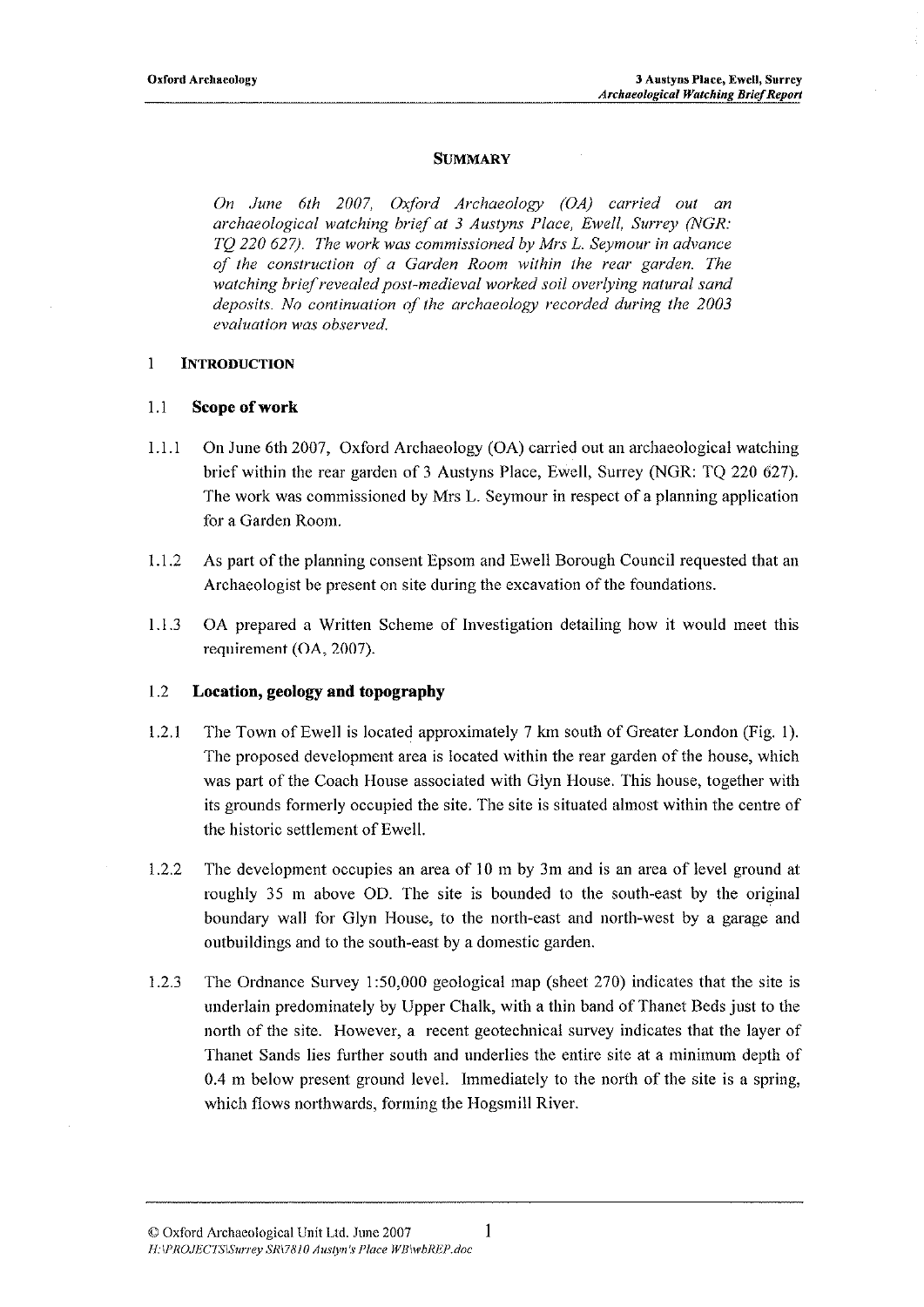#### $1.3$ Archaeological and historical background

- $1.3.1$ A desk-based assessment of the site was produced by OA in June 2002, the archaeological implications of which are summarised below.
- 1.3.2 The area of proposed development has an uncertain but probably high potential to contain archaeology dated to the prehistoric period. This is based on the considerable number of known sites and finds in the study area, including the discovery of Iron Age pottery on the site, and the site's topographic location beside two natural water sources, which would have provided a predictable source of food (hunting and fishing) and water.
- 1.3.3 The area of proposed development has a demonstrated potential to contain archaeology dated to the Roman period. Ewell developed as a small market town within a well-settled landscape during this period. Roman pottery, possibly representing an area of settlement, was found at a depth of 1-2 ft across the whole of the Glyn House gardens during landscaping in 1959-63. A concentration of pottery was noted in the western part of the area of proposed development. The settlement would appear to have been located between Stane Street Roman road, the course of which probably ran along the eastern boundary of the proposed development site, and the Hogsmill Spring immediately to the north-west of the site.
- $-1.3.4$ The area of proposed development has an uncertain potential to contain archaeology dated to the early medieval period. Ewell is mentioned as a manor in Domesday Book. The exact location of settlement within the manor is uncertain, although it is likely that the historic village centre, located immediately to the south of the area of proposed development, grew up on, or in the vicinity of, the centre of early medieval settlement in the manor.
	- 1.3.5 The area of proposed development has a high potential to contain archaeology dated to the later medieval period. The area of proposed development is located on the very edge of the medieval settlement core. It is possible that during this period roadside settlement extended further northwards along High Street, suggesting a potential for tenements along the western side of the area of proposed development, with backyard plots extending back from the street frontage. Backyards have the potential to contained rubbish pits, outbuildings and small-scale industrial activity.
	- 1.3.6 The area of proposed development has a high potential to contain archaeology dated to the post-medieval period. As with the later medieval period, there is a potential for roadside settlement along the road in the western part of the site. The backyards of these properties may have extended a considerable way into the centre of the proposed development site, and may have contained rubbish pits, garden features, outbuildings or small-scale industrial activity.
	- 1.3.7 An archaeological evaluation was undertaken on the site of Glyn House in 2003 by Oxford Archaeology. The results of the evaluation included a ditch of probable

 $\lambda$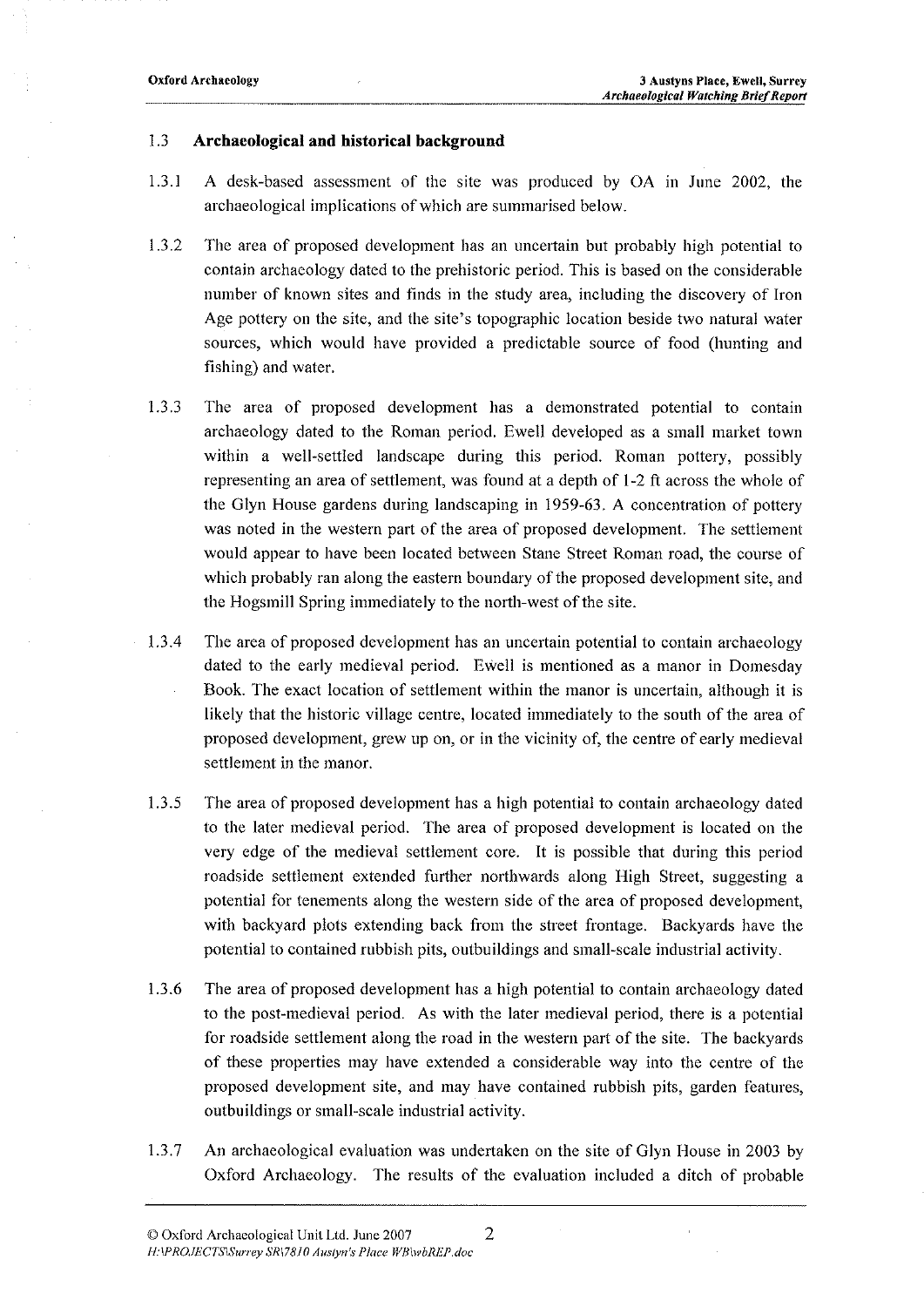Bronze Age origin, a series of Romano-British pits and gullies and a late postmedieval horse burial.

1.3.8 Trench 3 of the 2003 evaluation was located immediately to the north-west of the development site and examination of its plan suggests there is the potential for previously observed features to continue across the footprint of the development.

#### $\overline{2}$ PROJECT AIMS AND METHODOLOGY

#### $2.1$ Aims

- $2.1.1$ To identify and record the presence or absence, extent, condition, quality and date of archaeological remains in the areas affected by the development.
- 2.1.2 To preserve by record any archaeological features or deposits that the development may disturb or destroy during the course of the groundworks.
- $2.1.3$ To make available the results of the archaeological investigation.

#### $2.2$ Methodology

- $2.2.1$ The area had been previously stripped of topsoil by a mechanical excavator fitted with a toothless grading bucket. The foundations were hand-excavated down to a maximum depth of 0.8 m.
- $2.2.2$ A plan showing the extent and location of any excavations was maintained at a scale of 1:100 (Fig. 2) and any recorded sections were drawn at a scale of 1:20. All excavations and recorded sections were photographed using colour slide and black and white print film. A general photographic record of the work was also made. Recording followed procedures detailed in the OA Field Manual (ed. D Wilkinson, 1992).

#### 3 **RESULTS**

#### **Description of deposits**  $3.1$

- $3.1.1$ The stratigraphy observed was similar within all the recorded sections and a generalised description can be applied throughout.
- In the excavations at the south-eastern end of the site (Fig. 2, sections 3 and 4) a layer  $3.1:2$ of fine green-grey sand  $(4)$  was encountered at a depth of 0.85 m below the original ground level. Overlying this, and appearing in the base of the other excavations (Fig. 2, sections 1 and 2) was a layer of orange brown coarse sand (3) 0.3 m deep. This was overlaid by a layer of pale yellow-brown silt sand (2) measuring between 0.2 m and 0.3 m in depth. This was sealed by a layer of light brown sandy loam (1), between 0.05 m and 0.3 m deep, the original garden soil. This layer had been truncated by machine stripping within the centre of the development area (Fig. 3, section 4), but retained it's full depth elsewhere.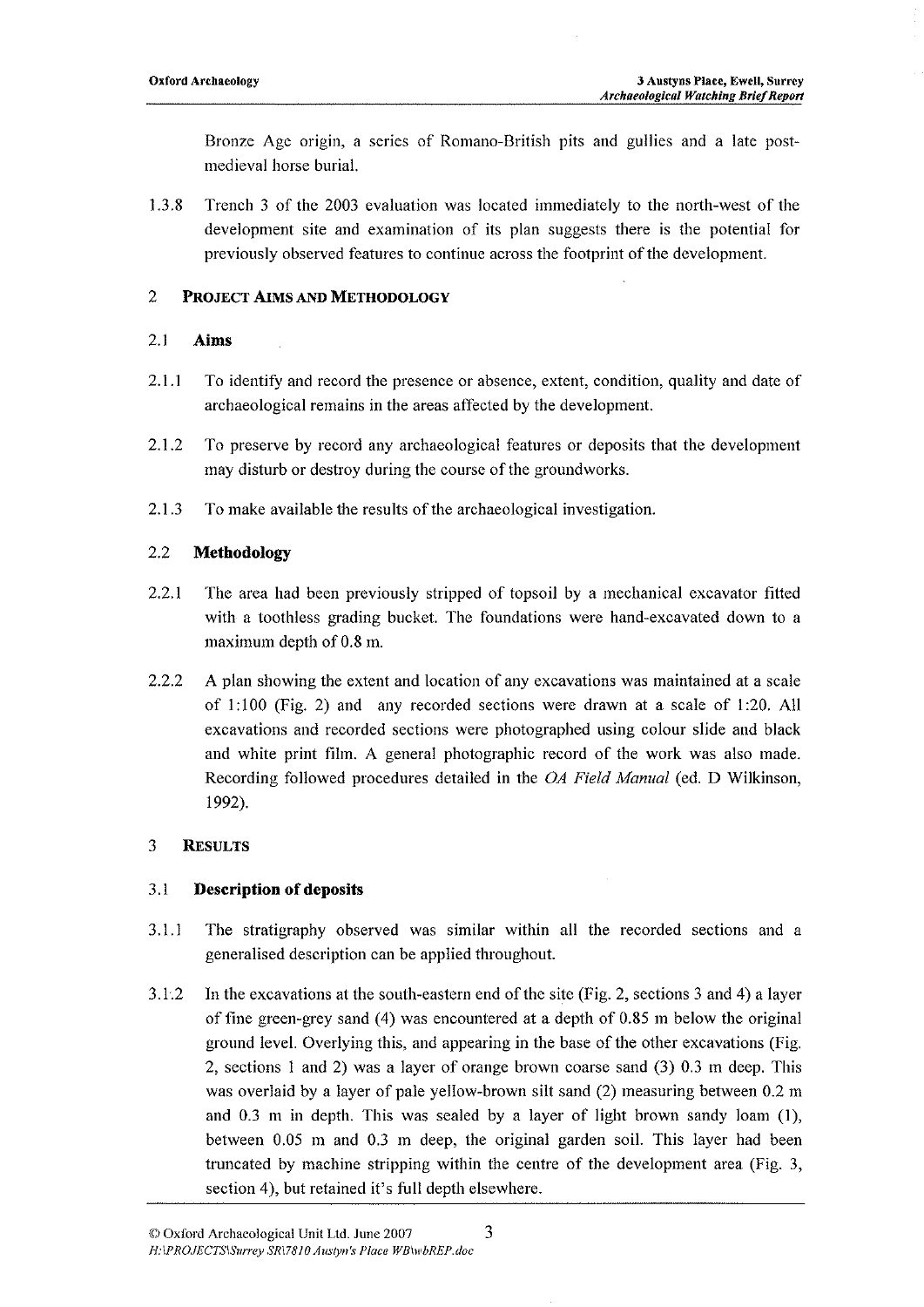$\sim 10^7$ 

 $\mathcal{O}(\log n)$  , and  $\mathcal{O}(\log n)$  $\label{eq:2} \mathcal{L} = \left\{ \mathcal{L} \left( \mathcal{L} \right) \right\} \left( \mathcal{L} \left( \mathcal{L} \right) \right) \left( \mathcal{L} \left( \mathcal{L} \right) \right) \right\}$ 

and the company

#### $3.2$ Finds

 $3.2.1$ No dating evidence or artefacts were recovered during the course of the watching brief.

#### $3.3$ Palaeo-environmental remains

3.3.1 No deposits suitable for palaeo-environmental sampling were observed during the course of the watching brief.

#### $\overline{4}$ **DISCUSSION AND CONCLUSIONS**

- $4.1.1$ The watching brief produced no fresh evidence of activity or occupation within the area under observation. The excavations all showed a layer of post-medieval worked (garden) soil overlying layers of naturally occurring sand.
- Positioning a plan of the 2007 excavations relative to the 2003 evaluation, Trench 3 4.1.2 (Fig. 2), showed that any possible continuation of the features observed within the evaluation trench were outside the location of the foundation excavations.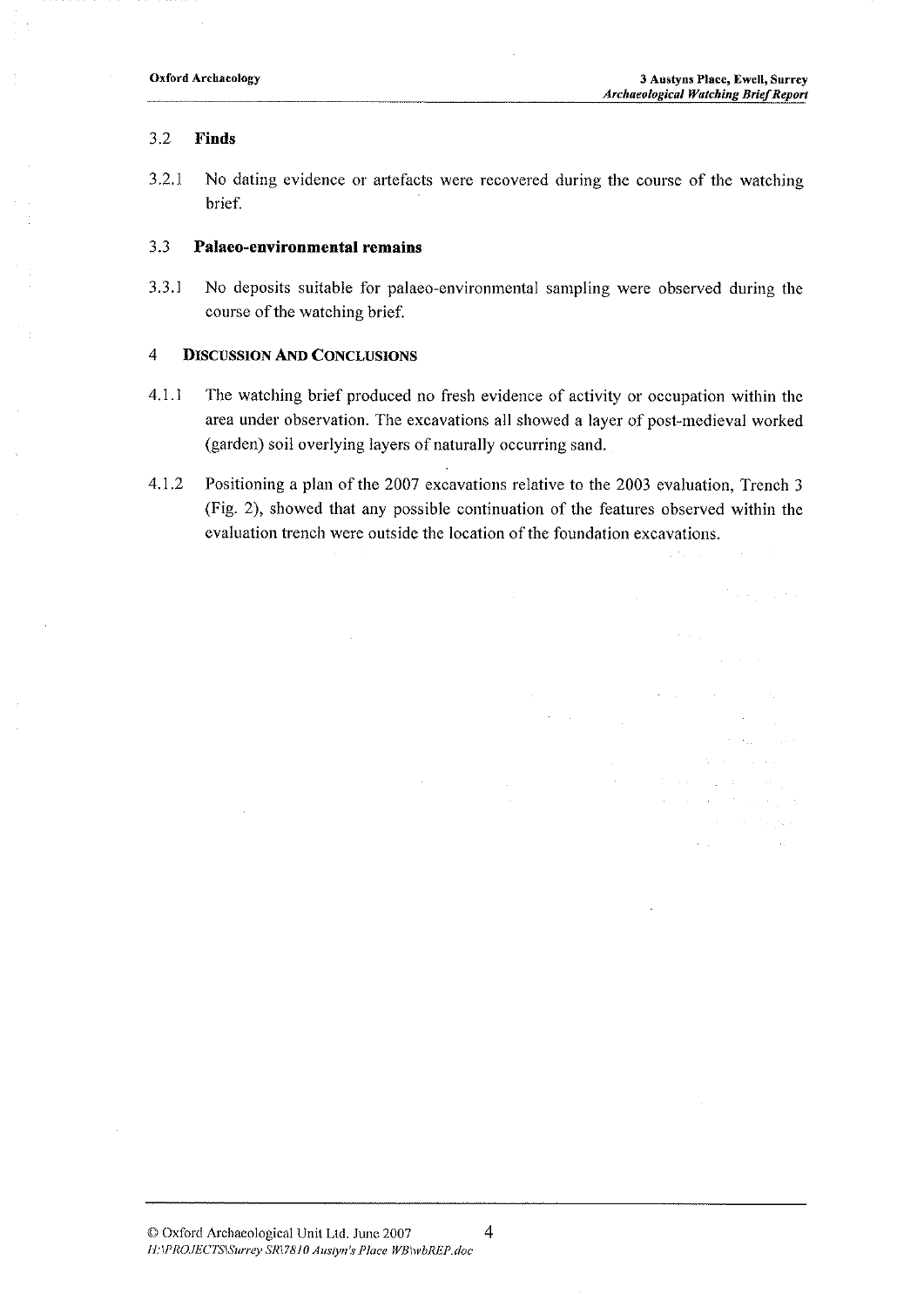## **APPENDICES**

| <b>Context</b> | <b>Type</b> | Depth                          | Width | <b>Comments</b>                         | <b>Finds</b> | <b>Date</b>       |
|----------------|-------------|--------------------------------|-------|-----------------------------------------|--------------|-------------------|
|                | Layer       | $0.05$ m -<br>0.3 <sub>m</sub> |       | Old garden soil                         |              | Post-<br>medieval |
| 2              | Layer       | $0.2 m - 0.3$<br>m             |       | Natural sand, some bio-<br>perturbation |              |                   |
| 3              | Layer       | $0.15 m -$<br>0.3 <sub>m</sub> |       | Natural sand                            |              |                   |
| 4              | Layer       | $> 0.25 \text{ m}$             |       | Natural sand                            |              |                   |

#### **APPENDIX 1 ARCHAEOLOGICAL CONTEXT INVENTORY**

#### **APPENDIX 2 BIBLIOGRAPHY AND REFERENCES**

IFA, 2001 Standards and Guidance for Archaeological Watching Briefs

OA, 1992 Field Manual (ed. D. Wilkinson)

OA, 2007 3 Austyn's Place, Ewell, Surrey: Written Scheme of Investigation for an Archaeological Investigation

#### **APPENDIX 3 SUMMARY OF SITE DETAILS**

Site name: 3 Austyn's Place, Ewell, Surrey Site code: GHO2007 Grid reference: TQ 220 627

Type of watching brief: Hand excavation of foundation trenches for a garden room **Date and duration of project:** 6/6/07, One day

Area of site:  $35 \text{ m}^2$ 

**Summary of results:** The watching brief revealed layers of post-medieval worked soil overlying natural sand deposits. No continuation of the archaeology recorded during the 2003 evaluation was observed.

Location of archive: The archive is currently held at OA, Janus House, Osney Mead, Oxford, OX2 0ES, and will be deposited with Bourne Hall Museum in due course, under the following accession number: GHO2007.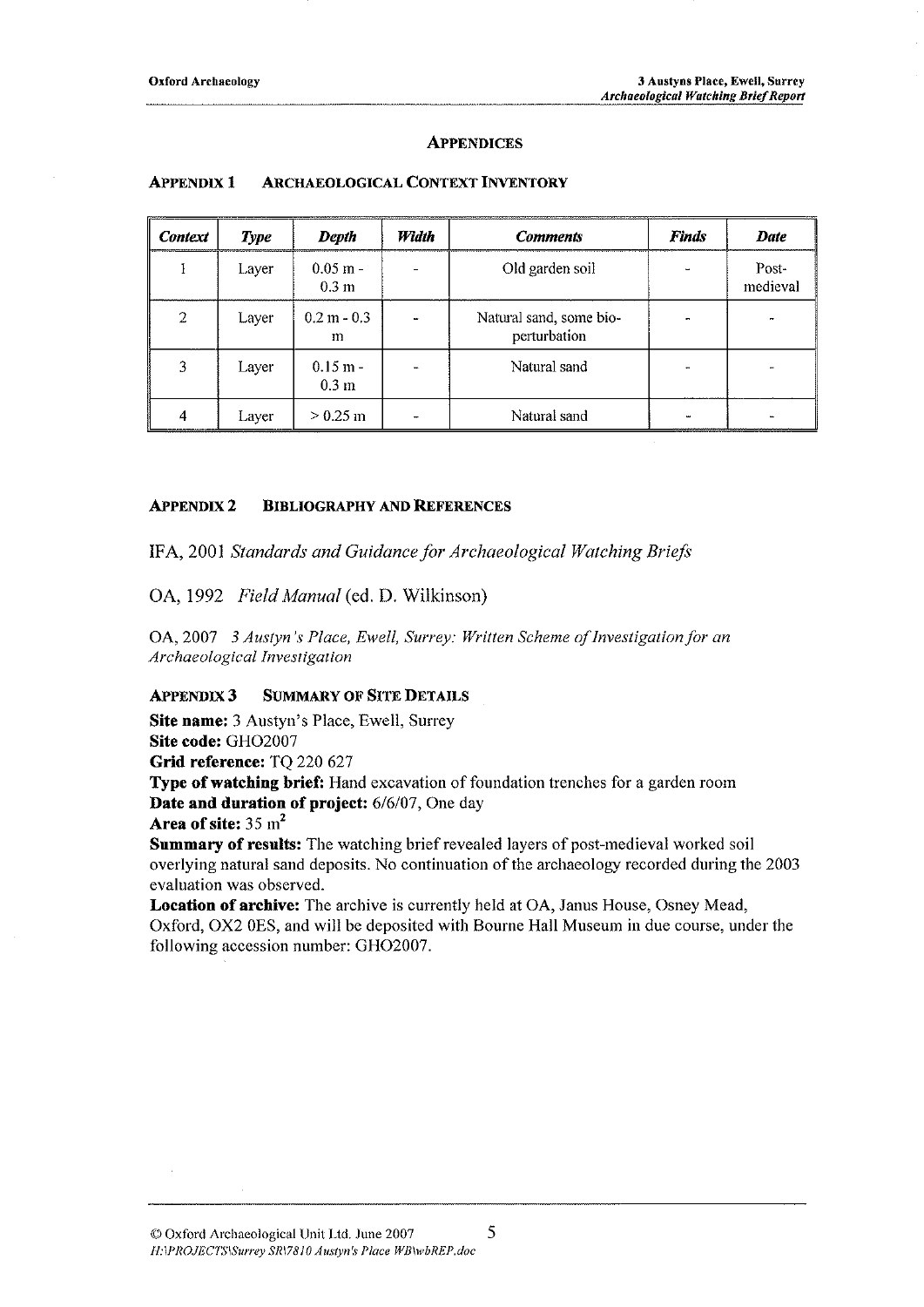

Reproduced from the Landranger1:50,000 scale by permission of the Ordnance<br>Survey on behalf of The Controller of Her Majesty's Stationery Office Crown Copyright 1974. All rights reserved. Licence No. AL 100005569

Figure 1: Site location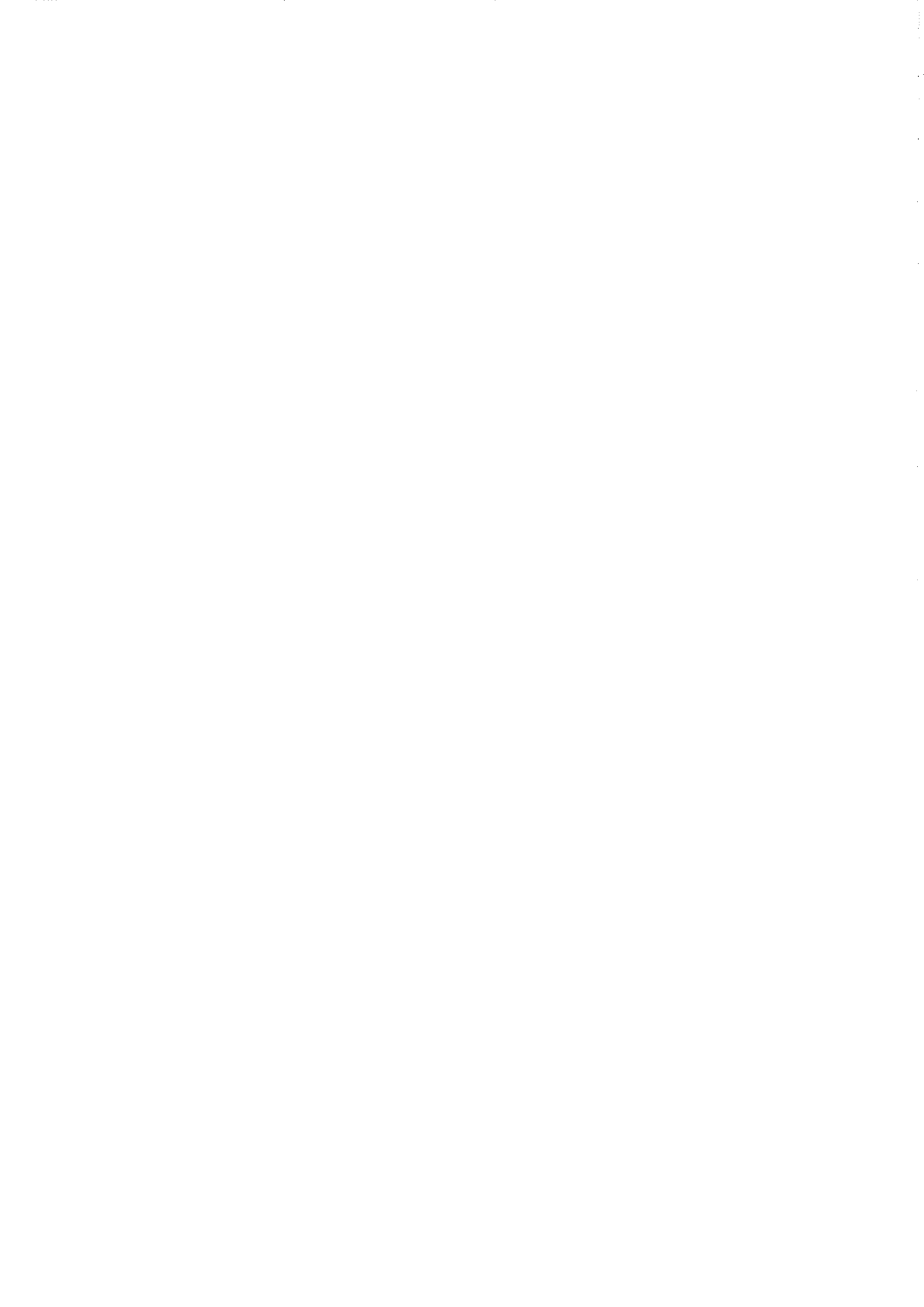

Figure 2: Site plan and sections